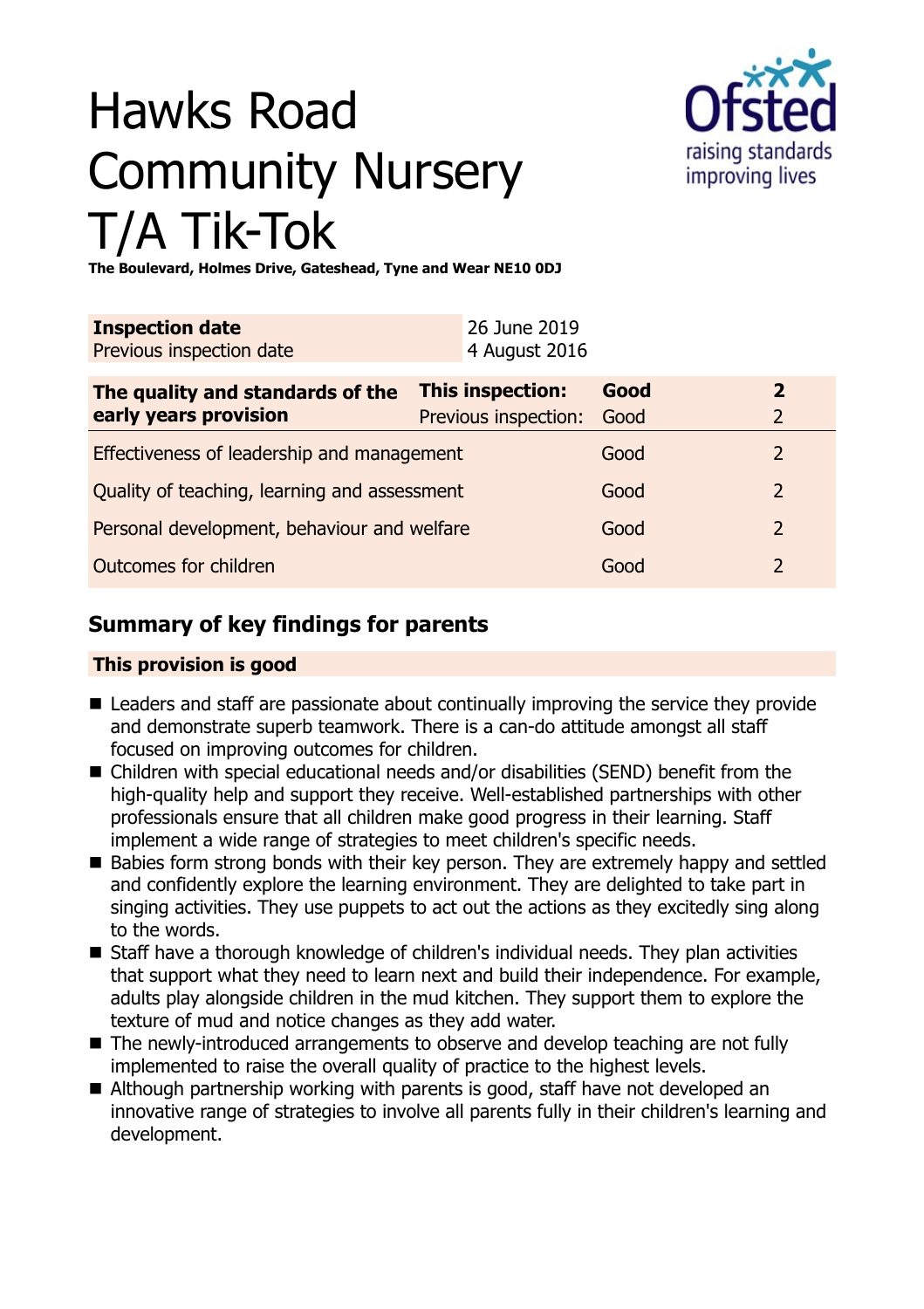## **What the setting needs to do to improve further**

## **To further improve the quality of the early years provision the provider should:**

- $\blacksquare$  embed the system for monitoring and developing teaching to improve the overall quality of practice to outstanding levels
- develop an innovative range of strategies to involve parents even further in their children's learning and development.

#### **Inspection activities**

- The inspector observed the quality of teaching during activities indoors and outdoors, and assessed the impact this has on children's learning.
- $\blacksquare$  The inspector spoke with staff and children during the inspection.
- $\blacksquare$  The inspector completed a joint observation with the nursery deputy manager.
- $\blacksquare$  The inspector held a meeting with the nursery manager and provider. She looked at relevant documentation and evidence of the suitability of staff working in the nursery.
- $\blacksquare$  The inspector spoke to a number of parents during the inspection and took account of their views.

## **Inspector**

Amy Keith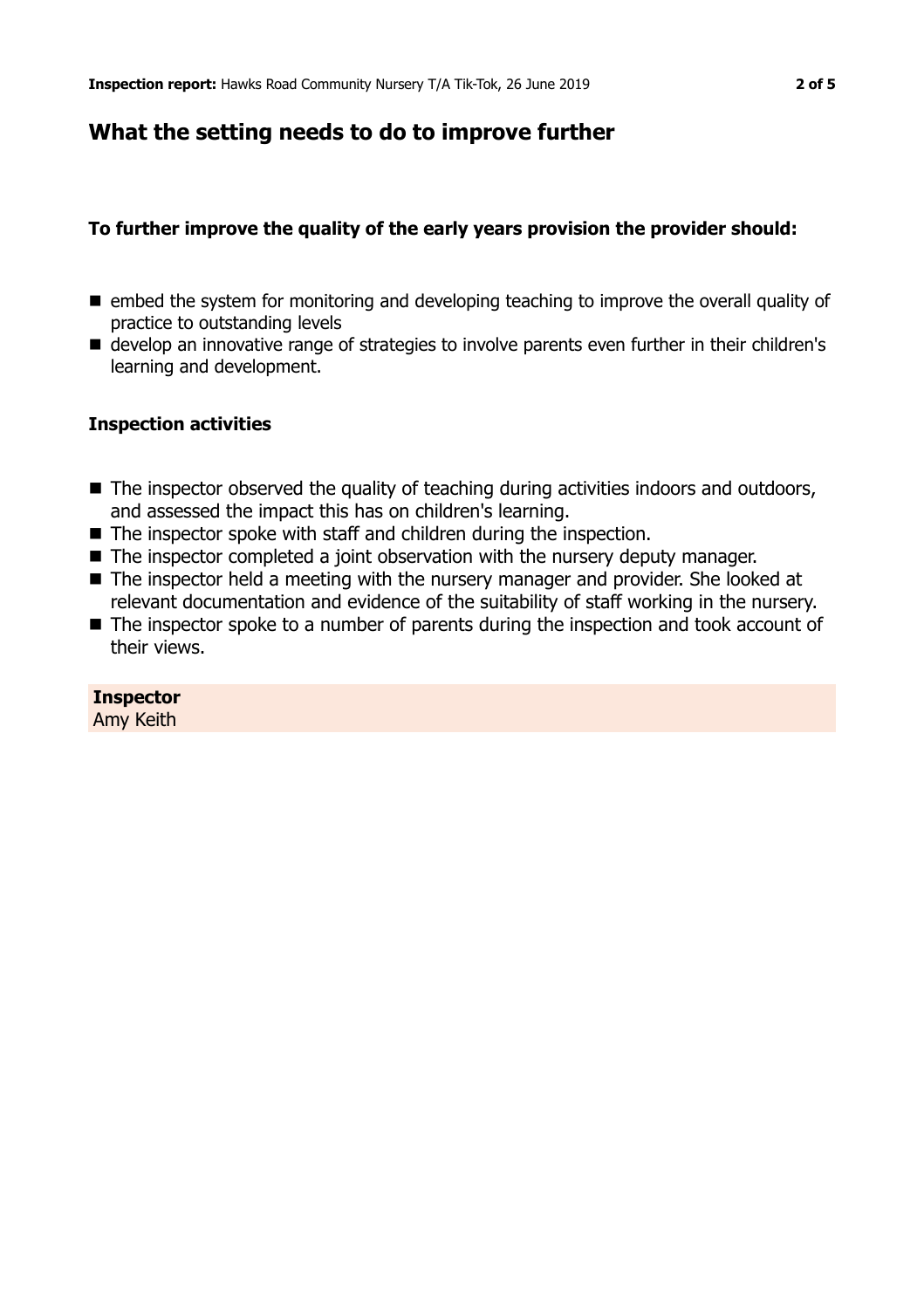## **Inspection findings**

## **Effectiveness of leadership and management is good**

Safeguarding is effective. Leaders successfully promote a culture of vigilance where children's welfare is fully promoted. Staff are well trained and fully understand their duty to protect children at all times. They have a thorough understanding of child protection issues and are confident to report concerns about adults or children. Leaders scrutinise children's progress closely and identify where there are gaps in achievement between different groups of children. Additional funding is used very well to support the most disadvantaged children. Thorough recruitment, induction and ongoing supervision arrangements ensure all staff are suitable to work with children. Staff complete regular training as part of their continued professional development. They are keen to develop their practice and appreciate the support they receive to develop within their role. Leaders involve staff, parents, children and other professionals in reviewing the setting. They accurately evaluate the quality of practice and identify focused priorities for improvement.

## **Quality of teaching, learning and assessment is good**

Staff plan interesting learning opportunities in the well-resourced outdoor areas. They skilfully support children to develop an interest in the world around them. For example, two-year-olds are excited to find a spider and use magnifying glasses to look more closely at its features. They are extremely eager to share their ideas with staff and other children. Staff support all children to develop good communication skills. They talk naturally to babies, give eye contact and talk about what they are doing. Older children have good opportunities to talk in small groups. Staff read stories and sing songs with children with enthusiasm. Children are motivated to listen and keen to learn new things.

## **Personal development, behaviour and welfare are good**

Staff implement effective daily routines that help to build children's independence and self-care skills. For example, children confidently serve themselves at lunchtime. They gain increasing responsibility for tasks such as tidy-up time and getting ready to go outside. Staff set a good example for children to follow. Children are extremely friendly and behave very well. Staff implement a well-established key-person system that promotes children's emotional well-being effectively. Children have many opportunities to develop their physical skills and play outdoors. For instance, pre-school children demonstrate excellent control and coordination when they take part in an obstacle course as they prepare for their upcoming sports day.

## **Outcomes for children are good**

All children, including those with SEND and those who speak English as an additional language, make good progress from their starting points. Children quickly become confident communicators and gain excellent social skills. They play alongside one another harmoniously and develop strong friendships with other children. Children are well prepared for the next stage in their learning and their eventual move to school.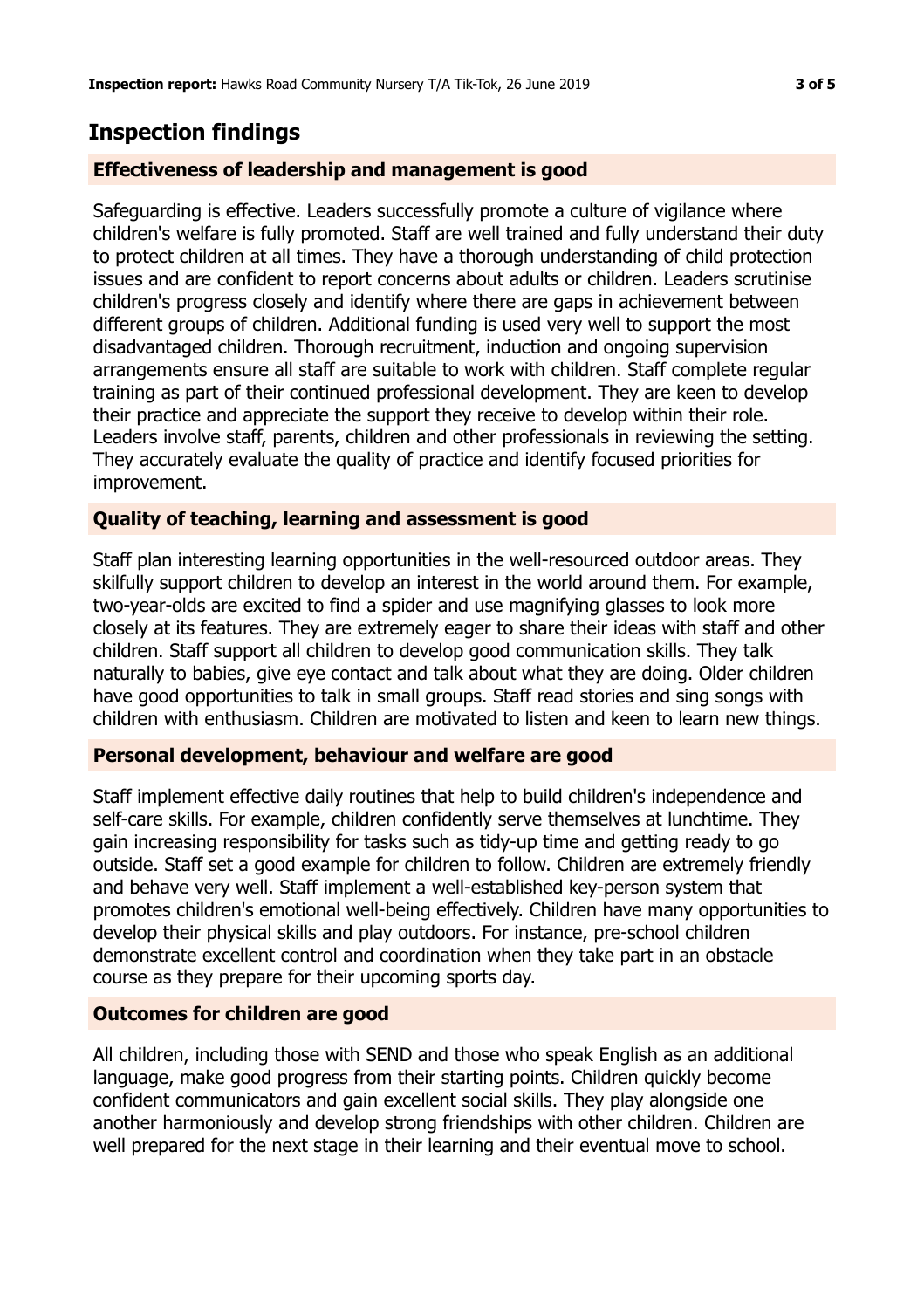## **Setting details**

| Unique reference number                      | EY280730                                                                             |  |
|----------------------------------------------|--------------------------------------------------------------------------------------|--|
| <b>Local authority</b>                       | Gateshead                                                                            |  |
| <b>Inspection number</b>                     | 10112660                                                                             |  |
| <b>Type of provision</b>                     | Childcare on non-domestic premises                                                   |  |
| <b>Registers</b>                             | Early Years Register, Compulsory Childcare<br>Register, Voluntary Childcare Register |  |
| Day care type                                | Full day care                                                                        |  |
| Age range of children                        | $0 - 5$                                                                              |  |
| <b>Total number of places</b>                | 100                                                                                  |  |
| Number of children on roll                   | 163                                                                                  |  |
| Name of registered person                    | Hawks Road Community Nursery Limited                                                 |  |
| Registered person unique<br>reference number | RP906878                                                                             |  |
| Date of previous inspection                  | 4 August 2016                                                                        |  |
| <b>Telephone number</b>                      | 0191 4786684                                                                         |  |

Hawks Road Community Nursery T/A Tik-Tok was registered in 2004. The nursery employs 29 members of childcare staff. Of these, 27 hold appropriate early years qualifications at level 2 or above. The nursery opens from Monday to Friday all year round. Sessions are from 7.30am until 6pm. The nursery provides funded early education for two-, three- and four-year-old children. The nursery supports children with SEND and children who speak English as an additional language.

This inspection was carried out by Ofsted under sections 49 and 50 of the Childcare Act 2006 on the quality and standards of provision that is registered on the Early Years Register. The registered person must ensure that this provision complies with the statutory framework for children's learning, development and care, known as the early years foundation stage.

Any complaints about the inspection or the report should be made following the procedures set out in the guidance Complaints procedure: raising concerns and making complaints about Ofsted, which is available from Ofsted's website: www.ofsted.gov.uk. If you would like Ofsted to send you a copy of the guidance, please telephone 0300 123 4234, or email [enquiries@ofsted.gov.uk.](mailto:enquiries@ofsted.gov.uk)